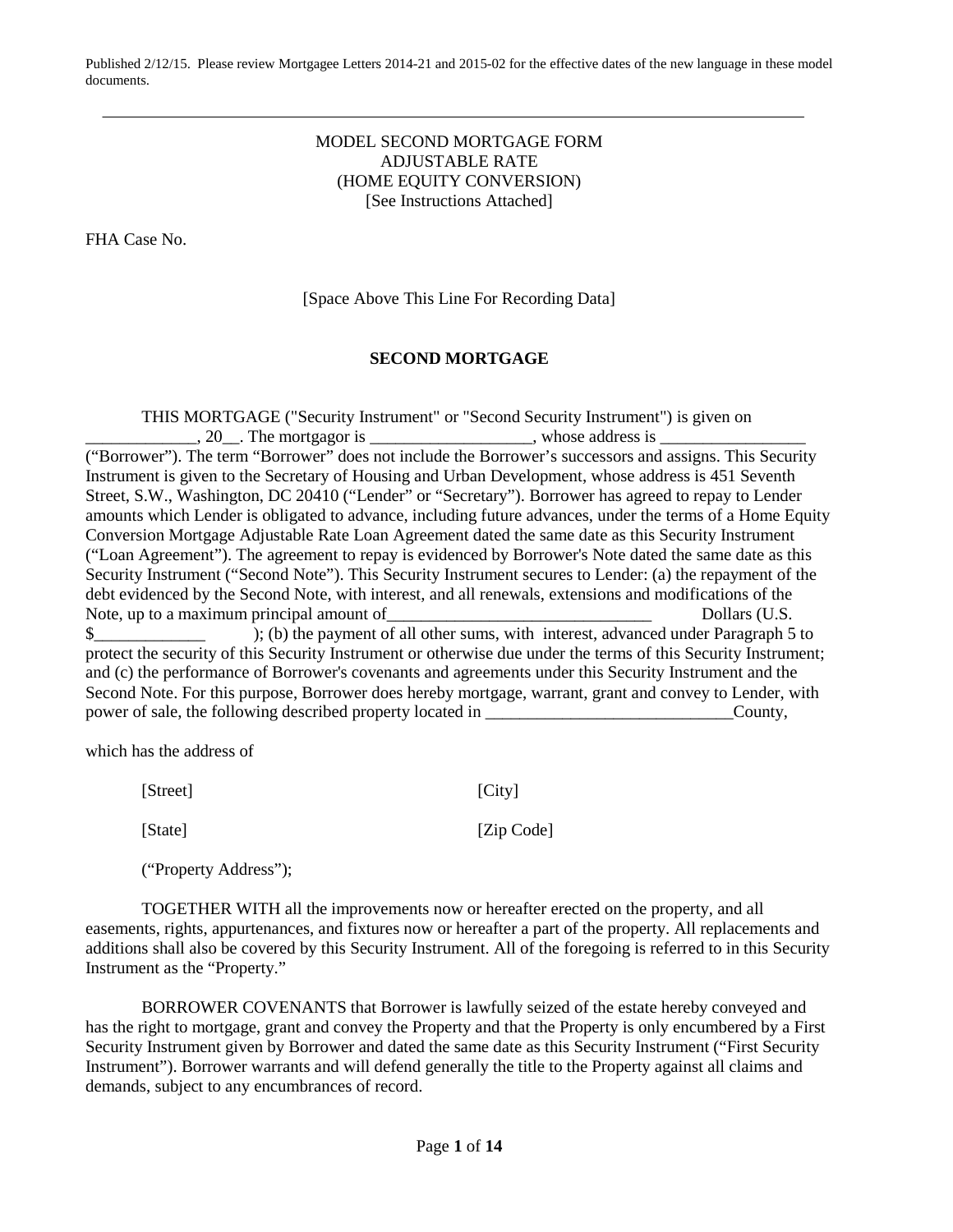THIS SECURITY INSTRUMENT combines uniform covenants for national use and non-uniform covenants with limited variations by jurisdiction to constitute a uniform security instrument covering real property.

UNIFORM COVENANTS. Borrower and Lender covenant and agree as follows:

- **1. Payment of Principal and Interest.** Borrower shall pay when due the principal of, and interest on, the debt evidenced by the Second Note.
- **2. Payment of Property Charges.** Borrower shall pay all property charges consisting of property taxes, hazard insurance premiums, flood insurance premiums, ground rents, condominium fees, planned unit development fees, homeowner's association fees, and any other special assessments that may be required by local or state law in a timely manner, and shall provide evidence of payment to Lender, unless Lender pays property charges as provided for in and in accordance with the Loan Agreement.
- **3. Fire, Flood and Other Hazard Insurance.** Borrower shall insure all improvements on the Property, whether now in existence or subsequently erected, against any hazards, casualties, and contingencies, including but not limited to fire and flood, for which Lender requires insurance. Such insurance shall be maintained in the amounts and for the periods that Lender requires; Lender has the discretion to increase or decrease the amount of any insurance required at any time provided the amount is equal to or greater than any minimum required by the Secretary of Housing and Urban Development ("Secretary"). Whether or not Lender imposes a flood insurance requirement, Borrower shall at a minimum insure all improvements on the Property, whether now in existence or subsequently erected, against loss by floods to the extent required by the Secretary. If the Lender imposes insurance requirements, all insurance shall be carried with companies approved by Lender, and the insurance policies and any renewals shall be held by Lender and shall include loss payable clauses in favor of and in a form acceptable to Lender.

In the event of loss, Borrower shall give Lender immediate notice by mail. Lender may make proof of loss if not made promptly by Borrower. Each insurance company concerned is hereby authorized and directed to make payment for such loss to Lender, instead of to Borrower and Lender jointly. Insurance proceeds shall be applied to restoration or repair of the damaged Property, if the restoration or repair is economically feasible and Lender's security is not lessened. If the restoration or repair is not economically feasible or Lender's security would be lessened, the insurance proceeds shall be applied first to the reduction of any indebtedness under the Second Note and this Security Instrument and then to the reduction of the indebtedness under the First Note and First Security Instrument. Any excess insurance proceeds over an amount required to pay all outstanding indebtedness under the Second Note and this Security Instrument and the First Note and First Security Instrument shall be paid to the entity legally entitled thereto.

In the event of foreclosure of this Security Instrument or other transfer of title to the Property that extinguishes the indebtedness, all right, title and interest of Borrower in and to insurance policies in force shall pass to the purchaser.

**4. Occupancy, Preservation, Maintenance and Protection of the Property; Borrower's Loan Application; Leaseholds.** Borrower shall occupy, establish, and use the Property as Borrower's Principal Residence after the execution of this Security Instrument and Borrower (or at least one Borrower, if initially more than one person are Borrowers) shall continue to occupy the Property as Borrower's Principal Residence for the term of the Security Instrument.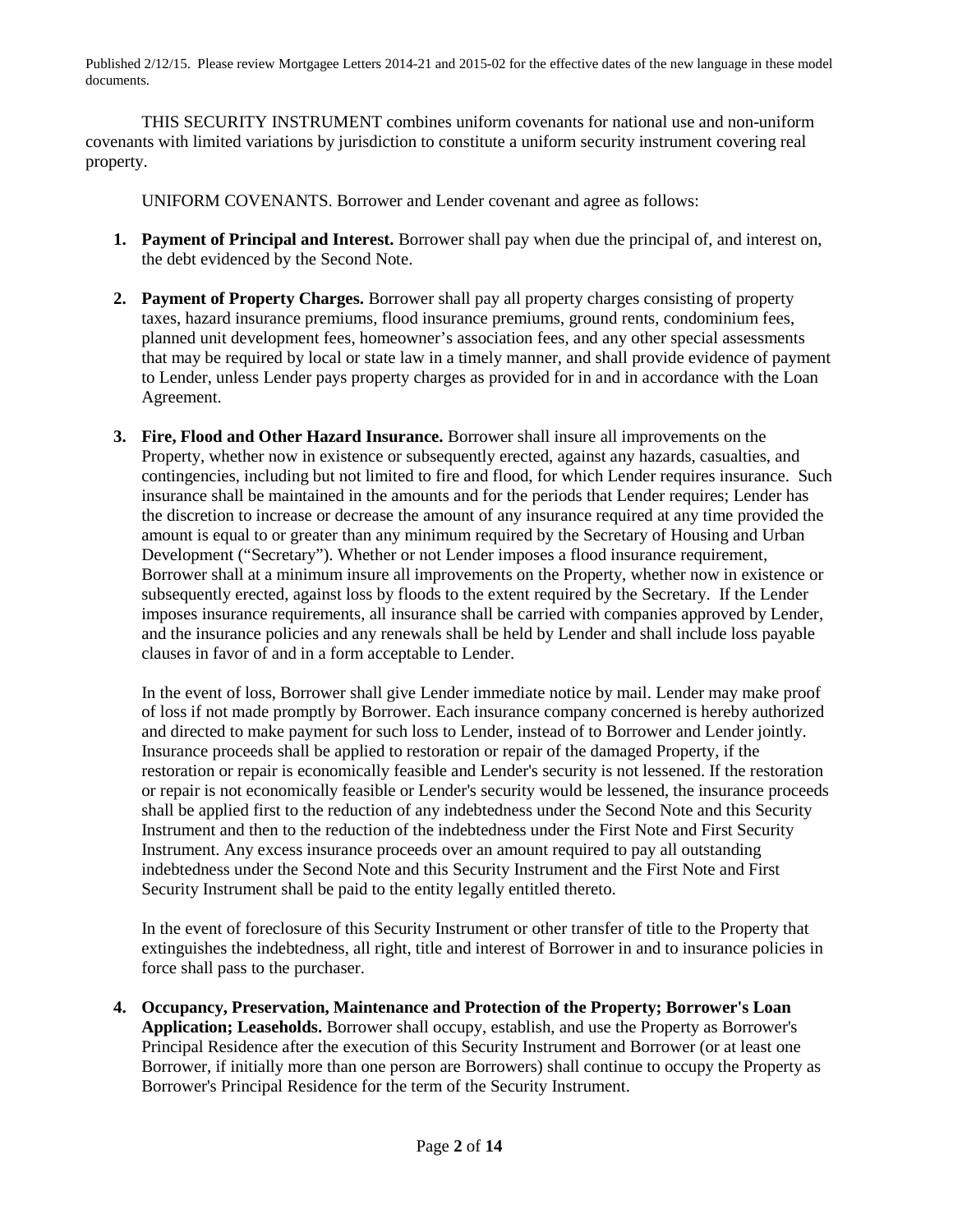Borrower shall not commit waste or destroy, damage or substantially change the Property or allow the Property to deteriorate, reasonable wear and tear excepted. Borrower shall also be in default if Borrower, during the loan application process, gave materially false or inaccurate information or statements to Lender (or failed to provide Lender with any material information) in connection with the loan evidenced by the Note, including, but not limited to, representations concerning Borrower's occupancy of the Property as a Principal Residence. If this Security Instrument is on a leasehold, Borrower shall comply with the provisions of the lease. If Borrower acquires fee title to the Property, the leasehold and fee title shall not be merged unless Lender agrees to the merger in writing.

**5. Charges to Borrower and Protection of Lender's Rights in the Property.** Borrower shall pay all governmental or municipal charges, fines and impositions that are not included in Paragraph 2. Borrower shall pay these obligations on time directly to the entity which is owed the payment. If failure to pay would adversely affect Lender's interest in the Property, upon Lender's request Borrower shall promptly furnish to Lender receipts evidencing these payments. Borrower shall promptly discharge any lien which has priority over this Security Instrument in the manner provided in Paragraph 14(C).

If Borrower fails to make these payments or pay the property charges required by Paragraph 2, or fails to perform any other covenants and agreements contained in this Security Instrument, or there is a legal proceeding that may significantly affect Lender's rights in the Property (such as a proceeding in bankruptcy, for condemnation or to enforce laws or regulations), then Lender may do and pay whatever is necessary to protect the value of the Property and Lender's rights in the Property, including payment of property taxes, hazard insurance and other items mentioned in Paragraph 2.

To protect Lender's security in the Property, Lender shall advance and charge to Borrower all amounts due to the Secretary for the Mortgage Insurance Premium as defined in the Loan Agreement as well as all sums due to the loan servicer for servicing activities as defined in the Loan Agreement. Any amounts disbursed by Lender under this Paragraph shall become an additional debt of Borrower as provided for in the Loan Agreement and shall be secured by this Security Instrument.

- **6. Inspection.** Lender or its agent may enter on, inspect or make appraisals of the Property in a reasonable manner and at reasonable times provided that Lender shall give the Borrower notice prior to any inspection or appraisal specifying a purpose for the inspection or appraisal which must be related to Lender's interest in the Property. If the Property is vacant or abandoned or the loan is in default, Lender may take reasonable action to protect and preserve such vacant or abandoned Property without notice to the Borrower.
- **7. Condemnation.** The proceeds of any award or claim for damages, direct or consequential, in connection with any condemnation or other taking of any part of the Property, or for conveyance in place of condemnation, shall be paid to Lender. The proceeds shall be applied first to the reduction of any indebtedness under the Second Note and this Security Instrument, and then to the reduction of the indebtedness under the First Note and First Security Instrument. Any excess proceeds over an amount required to pay all outstanding indebtedness under the Second Note and this Security Instrument and the First Note and First Security Instrument shall be paid to the entity legally entitled thereto.
- **8. Fees.** Lender may collect fees and charges authorized by the Secretary.
- Page **3** of **14 9. Non-Borrowing Spouse.** Borrower [name of Borrower] is married under the laws of [insert state/jurisdiction of residence or celebration] to [name of spouse] ("Non-Borrowing Spouse"), who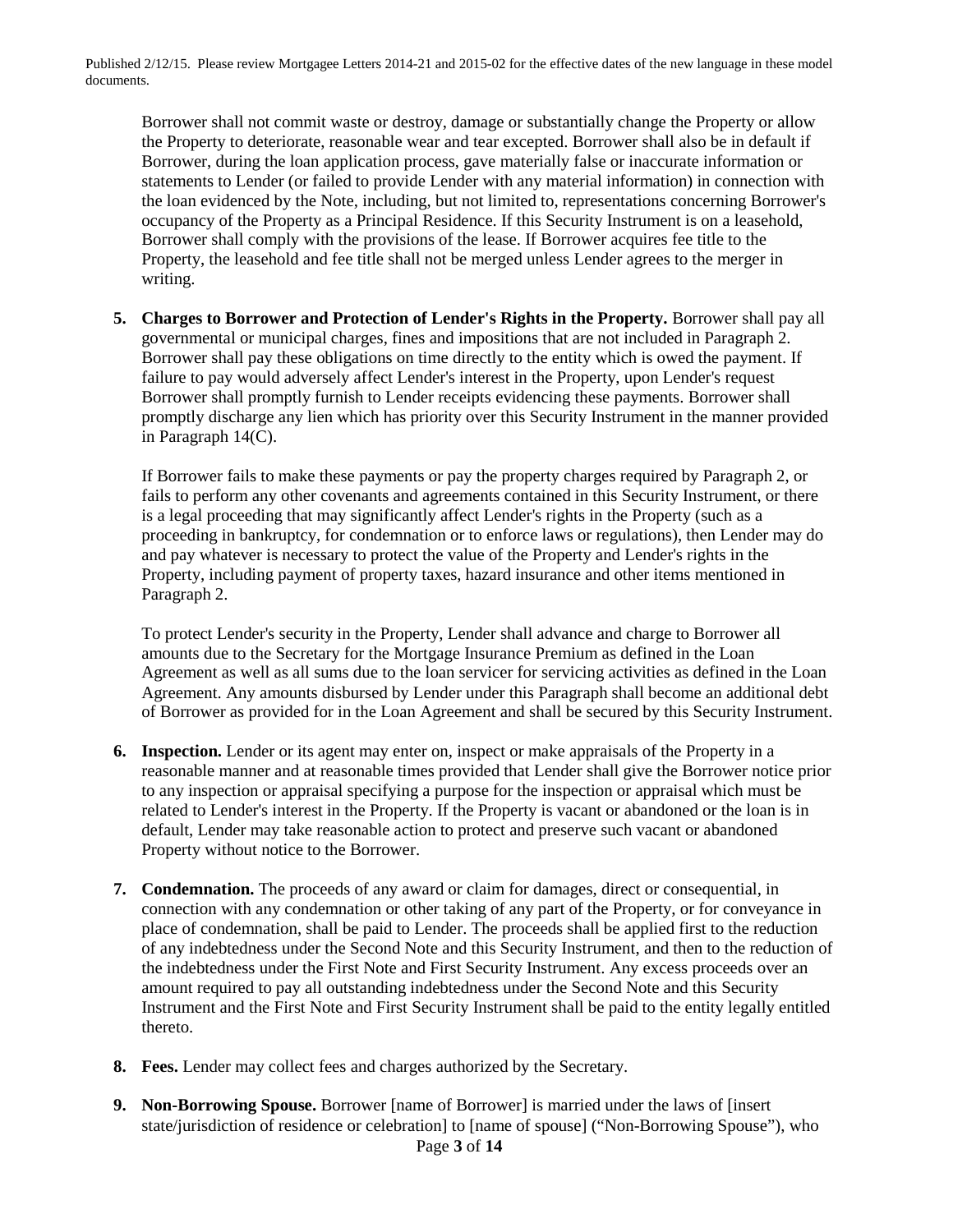is not a Borrower under the terms of the "Second Note," "Loan Agreement" or this Security Instrument. $1$ 

- (A) **Eligible Non-Borrowing Spouse**. A Non-Borrowing Spouse identified by the Borrower who meets, and continues to meet, the Qualifying Attributes requirements established by the Secretary that the Non-Borrowing Spouse must satisfy in order to be eligible for the Deferral Period (as defined below).
- (B) **Ineligible Non-Borrowing Spouse**. A Non-Borrowing Spouse who does not meet the Qualifying Attributes requirements established by the Secretary that the Non-Borrowing Spouse must satisfy in order to be eligible for the Deferral Period (as defined below).

### **10. Grounds for Acceleration of Debt.**

- (A) Due and Payable Death.
	- (i) Except as provided in Paragraph 10(A)(ii), Lender may require immediate payment in full of all sums secured by this Security Instrument if a Borrower dies and the Property is not the Principal Residence of at least one surviving Borrower; or
	- (ii) Lender shall defer the due and payable requirement under Paragraph  $10(A)(i)$  above for any period of time ("Deferral Period") in which a Non-Borrowing Spouse identified in Paragraph 9 qualifies as an Eligible Non-Borrowing Spouse resides in the Property as [his/her] Principal Residence and certifies all of the following conditions are, and continue to be, met:
		- (a) Such Eligible Non-Borrowing Spouse remained the spouse of the identified Borrower for the duration of such Borrower's lifetime;
		- (b) Such Eligible Non-Borrowing Spouse has occupied, and continues to occupy, the Property as [his/her] Principal Residence;
		- (c) Such Eligible Non-Borrowing Spouse has established legal ownership or other ongoing legal right to remain in the Property;
		- (d) All other obligations of the Borrower under the Second Note, the Loan Agreement and this Security Instrument continue to be satisfied; and
		- (e) The Second Note is not eligible to be called due and payable for any other reason.

This sub-paragraph (ii) is inapplicable or null and void if an Eligible Non-Borrowing Spouse is or becomes an Ineligible Non-Borrowing Spouse at any time. Further, during a deferral of the due and payable status, should any of the conditions for deferral cease to be met such a deferral shall immediately cease and the Note will become immediately due and payable in accordance with the provisions of Paragraph  $7(A)(i)$  of the Note.

(B) Due and Payable – Sale. Lender may require immediate payment in full of all sums secured by this Security Instrument if all of a Borrower's title in the Property (or his or her beneficial interest in a trust owning all or part of the Property) is sold or otherwise transferred and no other Borrower retains title to the Property in fee simple or retains a leasehold under a lease for not less than 99 years which is renewable or a lease having a remaining period of not

<sup>1</sup> In the event there is more than one borrower who also has a Non-Borrowing spouse, enter as needed "Borrower [name of borrower] is married under the laws of [insert state/jurisdiction of residence or celebration] to [name of spouse] ("Non-Borrowing Spouse"), who is not a Borrower under the terms of the "Note," "Loan Agreement" or this Security Instrument."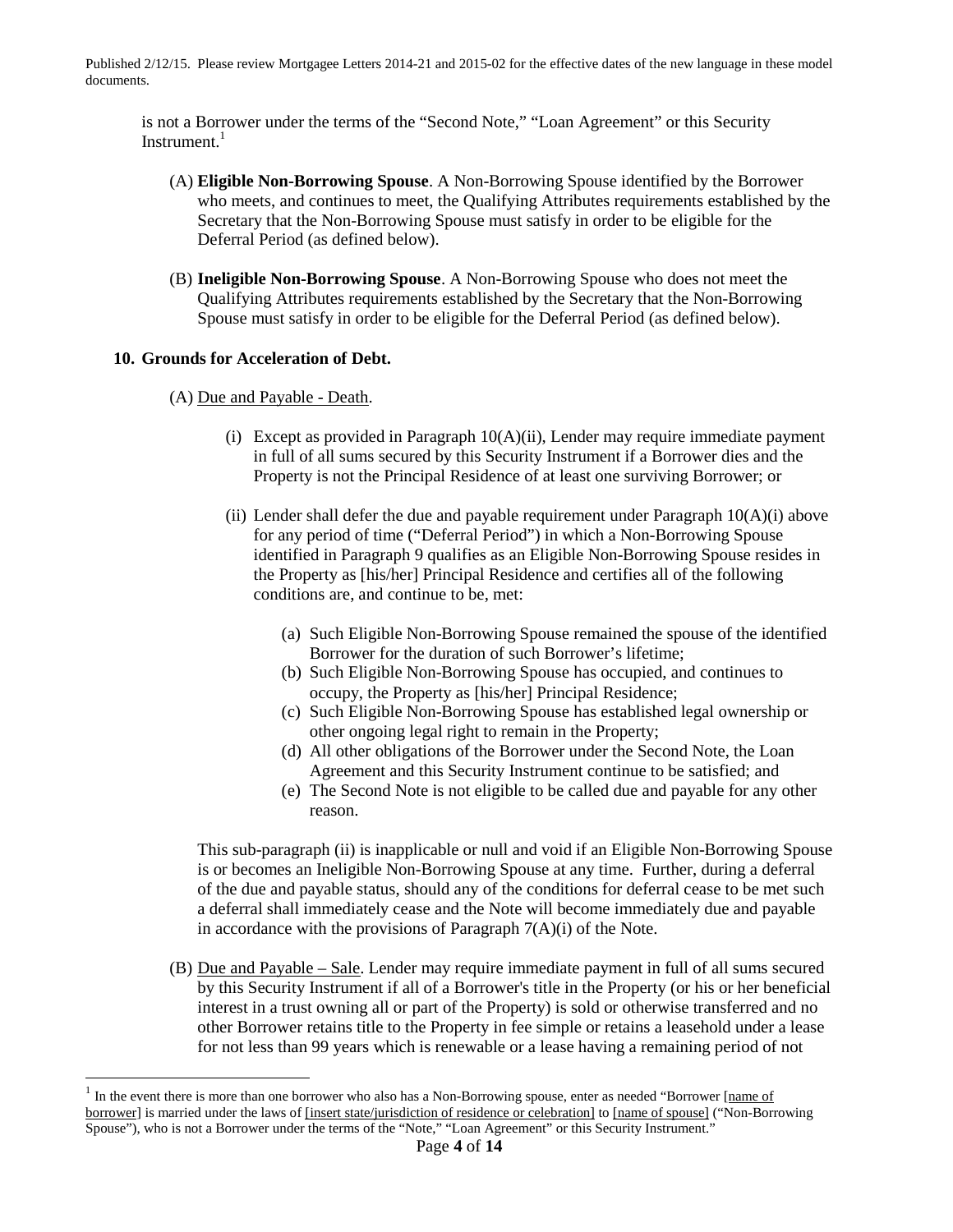> less than 50 years beyond the date of the 100th birthday of the youngest Borrower or retains a life estate (or retaining a beneficial interest in a trust with such an interest in the Property). A deferral of due and payable is not permitted when a Lender requires immediate payment in full under this Paragraph.

- (C) Due and Payable with Secretary Approval. Lender may require immediate payment in full of all sums secured by this Security Instrument, upon approval of the Secretary, if:
	- (i) The Property ceases to be the Principal Residence of a Borrower for reasons other than death and the Property is not the Principal Residence of at least one other Borrower; or
	- (ii) For a period of longer than twelve (12) consecutive months, a Borrower fails to occupy the Property because of physical or mental illness and the Property is not the Principal Residence of at least one other Borrower; or

(iii)An obligation of the Borrower under this Security Instrument is not performed.

A deferral of due and payable status is not permitted when a Lender requires immediate payment in full under Paragraph 10(C).

- (D) Notice and Certification to Lender. Borrower shall complete and provide to the Lender on an annual basis a certification, in a form prescribed by the Lender, stating whether the Property remains the Borrower's Principal Residence and, if applicable, the Principal Residence of his or her Non-Borrowing Spouse. Where a Borrower has identified a Non-Borrowing Spouse in Paragraph 9, the Borrower shall also complete and provide to the Lender on an annual basis a Non-Borrowing Spouse certification, in a form prescribed by the Lender, certifying that all requirements for the application of a Deferral Period continue to apply and continue to be met. During a Deferral Period, the Borrower's annual certifications, required by this paragraph, must continue to be completed and provided to the Lender by the Non-Borrowing Spouse. The Borrower shall also notify the Lender whenever any of the events listed in Paragraph 10(B) and (C) occur.
- (E) Notice to Borrower. Lender shall notify Borrower whenever the loan becomes due and payable under Paragraph 10(B) and (C). Lender shall not have the right to commence foreclosure until Borrower has had thirty (30) days after notice to either:
	- (i) Correct the matter which resulted in the Security Instrument coming due and payable; or
	- (ii) Pay the balance in full; or
	- (iii)Sell the Property for the lesser of the balance or ninety-five percent (95%) of the appraised value and apply the net proceeds of the sale toward the balance; or
	- (iv) Provide the Lender with a deed in lieu of foreclosure.
- (F) Notice to Secretary and Eligible Non-Borrowing Spouse. Lender shall notify the Secretary and any Non-Borrowing Spouse identified in Paragraph 9 who qualifies as an Eligible Non-Borrowing Spouse whenever any event listed in Paragraph 10 (B) and (C) occurs during a Deferral Period.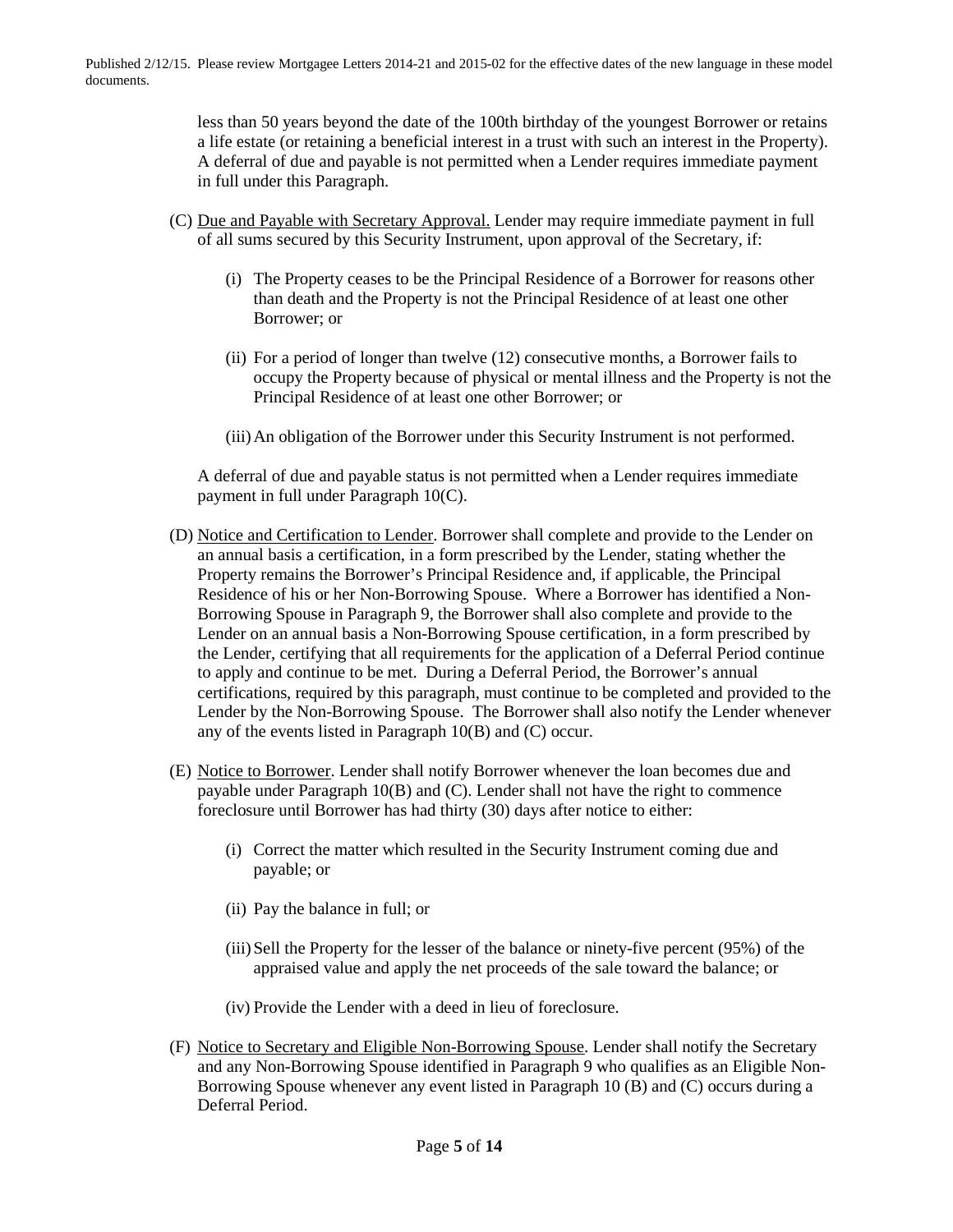- (G) Trusts. Conveyance of a Borrower's interest in the Property to a trust which meets the requirements of the Secretary, or conveyance of a trust's interests in the Property to a Borrower, shall not be considered a conveyance for purposes of this Paragraph 10. A trust shall not be considered an occupant or be considered as having a Principal Residence for purposes of this Paragraph 10.
- **11. No Deficiency Judgments**. Borrower shall have no personal liability for payment of the debt secured by this Security Instrument. Lender may enforce the debt only through sale of the Property. Lender shall not be permitted to obtain a deficiency judgment against Borrower if the Security Instrument is foreclosed.
- **12. Reinstatement.** Borrower has a right to be reinstated if Lender has required immediate payment in full. This right applies even after foreclosure proceedings are instituted. To reinstate this Security Instrument, Borrower shall correct the condition which resulted in the requirement for immediate payment in full. Foreclosure costs and reasonable and customary attorney's fees and expenses properly associated with the foreclosure proceeding shall be added to the Principal Balance. Upon reinstatement by Borrower, this Security Instrument and the obligations that it secures shall remain in effect as if Lender had not required immediate payment in full. However, Lender is not required to permit reinstatement if: (i) Lender has accepted reinstatement after the commencement of foreclosure proceedings within two (2) years immediately preceding the commencement of a current foreclosure proceeding, (ii) reinstatement will preclude foreclosure on different grounds in the future, or (iii) reinstatement will adversely affect the priority of the Security Instrument.
- **13. Deferral Period Reinstatement**. If a Deferral Period ceases or becomes unavailable because a Non-Borrowing Spouse no longer satisfies the Qualifying Attributes for a Deferral Period and has become an Ineligible Non-Borrowing Spouse, neither the Deferral Period nor the Security Instrument may be reinstated. In the event a Deferral Period ceases because an obligation of the Note, the Loan Agreement or this Security Instrument has not been met or the Note has become eligible to be called due and payable and is in default for a reason other than death, an Eligible Non-Borrowing Spouse may have a Deferral Period and this Security Instrument reinstated provided that the condition which resulted in the Deferral Period ceasing is corrected within thirty (30) days. A Lender may require the Eligible Non-Borrowing Spouse to pay for foreclosure costs and reasonable and customary attorney's fees and expenses properly associated with the foreclosure proceeding, such costs may not be added to the Principal Balance. Upon reinstatement by an Eligible Non-Borrowing Spouse, the Deferral Period and this Security Instrument and the obligations that it secures shall remain in effect as if the Deferral Period had not ceased and the Lender had not required immediate payment in full. However, Lender is not required to permit reinstatement if: (i) the Lender has accepted a reinstatement of either the Deferral Period or this Security Instrument within the past two (2) years immediately preceding the current notification to the Eligible Non-Borrowing Spouse that the mortgage is due and payable; (ii) reinstatement of either the Deferral Period or this Security Instrument will preclude foreclosure in the future, or (iii) reinstatement of either the Deferral Period or Security Instrument will adversely affect the priority of the Security Instrument.

### **14. Lien Status.**

(A) Modification. Borrower agrees to extend this Security Instrument in accordance with this Paragraph 14(A). If Lender determines that the original lien status of the Security Instrument is jeopardized under state law (including but not limited to situations where the amount secured by the Security Instrument equals or exceeds the maximum principal amount stated or the maximum period under which loan advances retain the same lien priority initially granted to loan advances has expired) and state law permits the original lien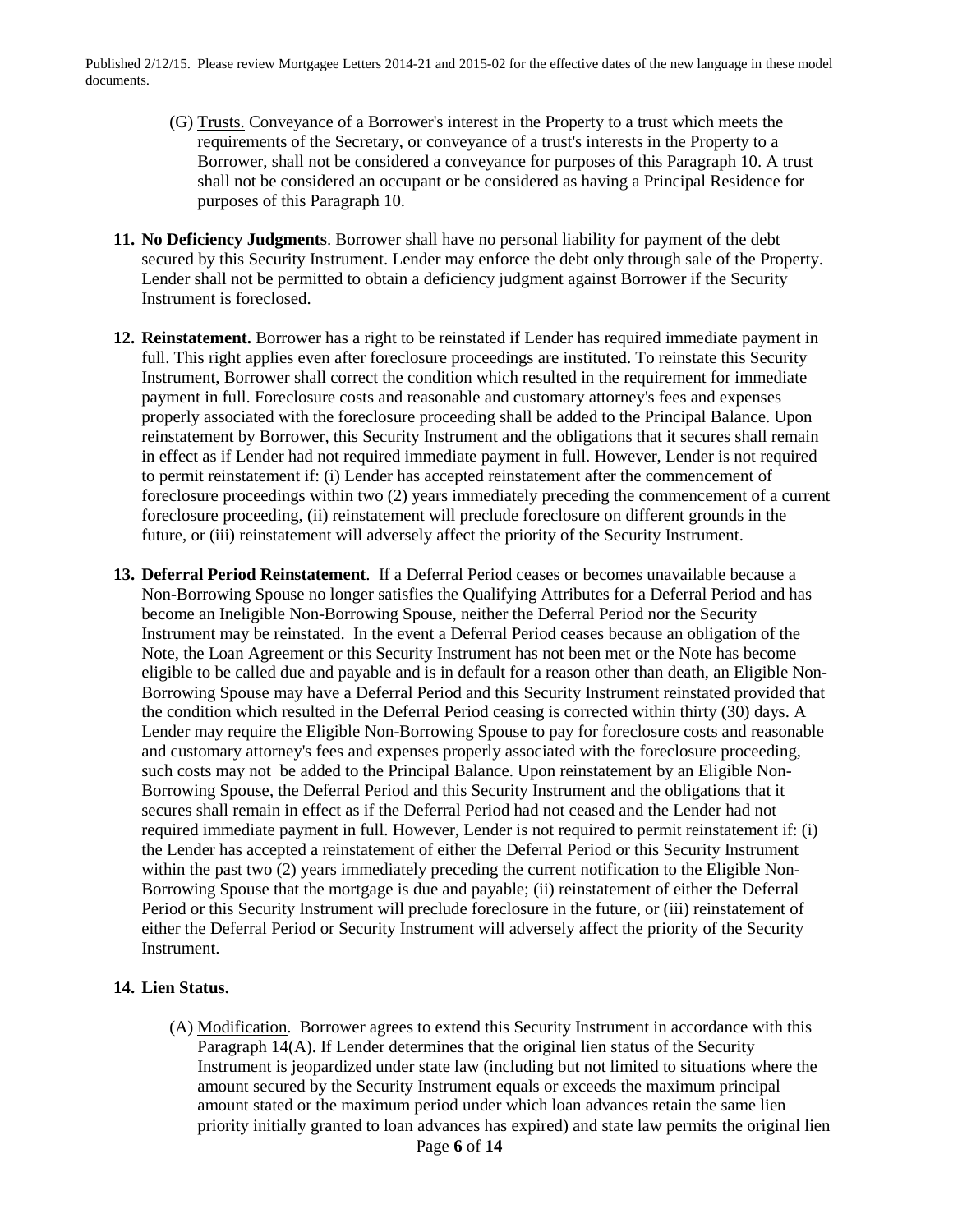> status to be maintained for future loan advances through the execution and recordation of one or more documents, then Lender shall obtain title evidence at Borrower's expense. If the title evidence indicates that the Property is not encumbered by any liens (except the First Security Instrument described in Paragraph 15(A), this Second Security Instrument and any subordinate liens that the Lender determines will also be subordinate to any future loan advances), Lender shall request the Borrower to execute any documents necessary to protect the lien status of future loan advances. Borrower agrees to execute such documents. If state law does not permit the original lien status to be extended to future loan advances, Borrower will be deemed to have failed to have performed an obligation under this Security Instrument.

- (B) Tax Deferral Programs. Borrower shall not participate in a real estate tax deferral program, if any liens created by the tax deferral are not subordinate to this Security Instrument.
- (C) Prior Liens. Borrower shall promptly discharge any lien which has priority over this Security Instrument unless Borrower: (a) agrees in writing to the payment of the obligation secured by the lien in a manner acceptable to Lender; (b) contests in good faith the lien by, or defends against enforcement of the lien in, legal proceedings which in the Lender's opinion operate to prevent the enforcement of the lien or forfeiture of any part of the Property; or (c) secures from the holder of the lien an agreement satisfactory to Lender subordinating the lien to all amounts secured by this Security Instrument. If Lender determines that any part of the Property is subject to a lien which may attain priority over this Security Instrument, Lender may give Borrower a notice identifying the lien. Borrower shall satisfy the lien or take one or more of the actions set forth above within ten (10) days of the giving of notice.

### **15. Relationship to First Security Instrument**

- (A) Second Security Instrument. In order to secure payments which the Secretary may make to or on behalf of Borrower pursuant to Section 255(i)(1)(A) of the National Housing Act and the Loan Agreement, the Secretary has required Borrower to execute a Second Note and this Second Security Instrument. Borrower also has executed a First Note and First Security Instrument.
- (B) Relationship of First and Second Security Instruments. Payments made by the Secretary shall not be included in the debt under the First Note unless:
	- (i) The First Security Instrument is assigned to the Secretary; or
	- (ii) The Secretary accepts reimbursement by the holder of the First Note for all payments made by the Secretary.

If the circumstances described in (i) or (ii) occur, then all payments by the Secretary, including interest on the payments but excluding late charges paid by the Secretary, shall be included in the debt under the First Note.

- (C) Effect on Borrower. Where there is no assignment or reimbursement as described in (B)(i) or (ii) and the Secretary makes payments to Borrower, then Borrower shall not:
	- (i) Be required to pay amounts owed under the First Note, or pay any rents and revenues of the Property under Paragraph 24 to the holder of the First Note or a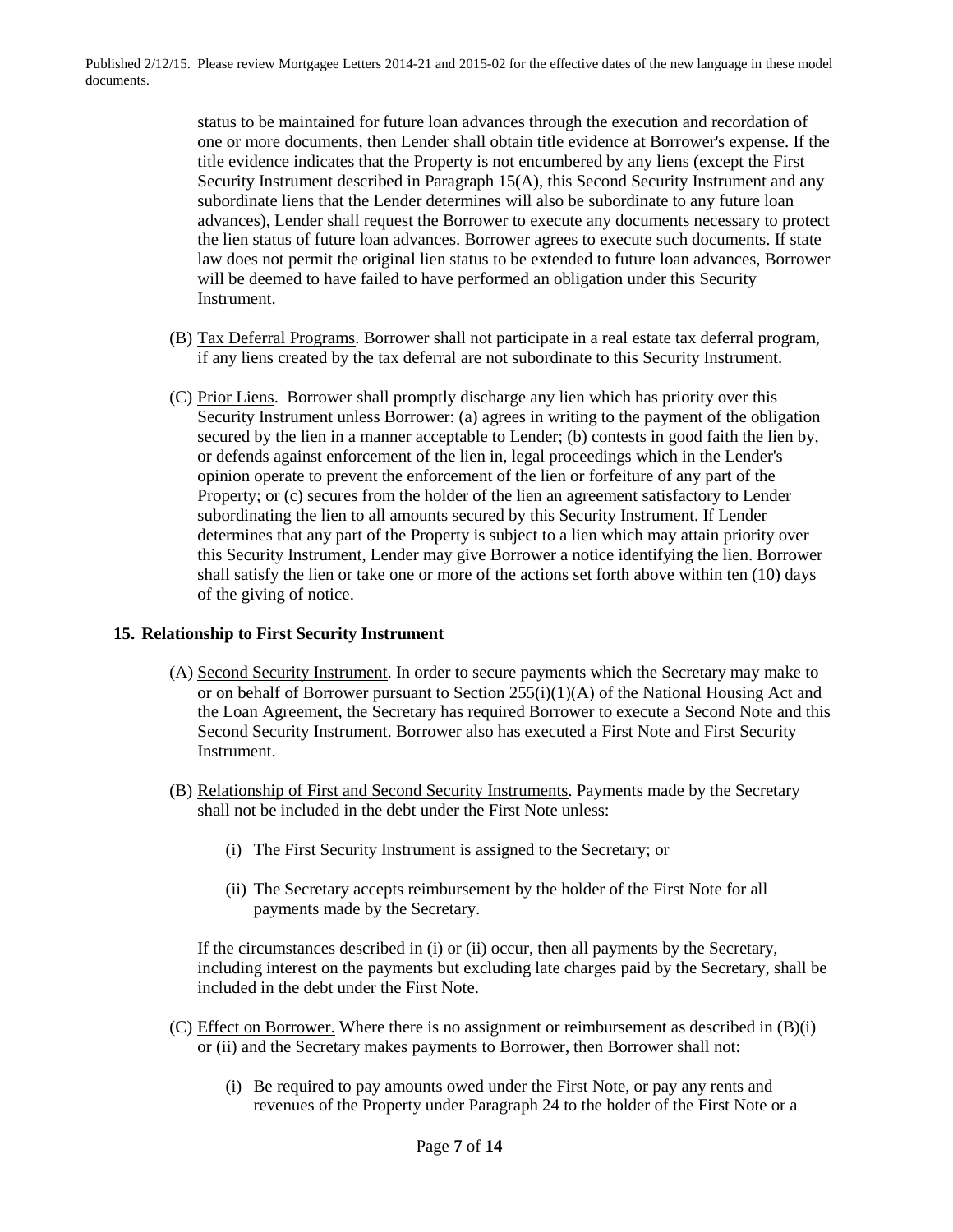> receiver of the Property, until the Secretary has required payment in full of all outstanding principal and accrued interest under the Second Note; or

- (ii) Be obligated to pay interest or shared appreciation under the First Note at any time, whether accrued before or after the payments by the Secretary, and whether or not accrued interest has been included in the Principal Balance under the First Note.
- (D) No Duty of the Secretary. The Secretary has no duty to the holder of the First Note to enforce covenants of the Second Security Instrument or to take actions to preserve the value of the Property, even though the holder of the First Note may be unable to collect amounts owed under the First Note because of restrictions in this Paragraph 15.
- **16. Restrictions on Enforcement**. Notwithstanding anything else in this Security Instrument, the Borrower shall not be obligated to comply with the covenants hereof, and Paragraph 24 shall have no force and effect, whenever there is no outstanding balance under the Second Note.
- **17. Forbearance by Lender Not a Waiver**. Any forbearance by Lender in exercising any right or remedy shall not be a waiver of or preclude the exercise of any right or remedy.
- **18. Successors and Assigns Bound; Joint and Several Liability.** Borrower may not assign any rights or obligations under this Security Instrument or the Second Note, except to a trust that meets the requirements of the Secretary. Borrower's covenants and agreements shall be joint and several.

Notwithstanding anything to the contrary herein, upon the death of the last surviving Borrower, the Borrower's successors and assigns will be bound to perform Borrower's obligations under this Security Instrument.

- **19. Notices.** Any notice to Borrower provided for in this Security Instrument shall be given by delivering it or by mailing it by first class mail unless applicable law requires use of another method. The notice shall be directed to the Property Address or any other address all Borrowers jointly designate. Any notice to the Secretary shall be given by first class mail to the HUD Field Office with jurisdiction over the Property or any other address designated by the Secretary. Any notice to Non-Borrowing Spouse provided for in this Security Instrument shall be given by delivering it or by mailing it by first class mail unless applicable law requires use of another method. The notice shall be directed to the Property Address. Any notice provided for in this Security Instrument shall be deemed to have been given to Borrower, Lender, or Non-Borrowing Spouse when given as provided in this Paragraph 19.
- **20. Governing Law; Severability**. This Security Instrument shall be governed by Federal law and the law of the jurisdiction in which the Property is located. In the event that any provision or clause of this Security Instrument or the Second Note conflicts with applicable law, such conflict shall not affect other provisions of this Security Instrument or the Second Note which can be given effect without the conflicting provision. To this end the provisions of this Security Instrument and the Second Note are declared to be severable.
- **21. Borrower's Copy.** Borrower shall be given one conformed copy of the Note and this Security Instrument.
- **22. Third-Party Beneficiary.** Except as set forth in Paragraph 10(A)(ii) and only for an Eligible Non-Borrowing Spouse, this Note does not and is not intended to confer any rights or remedies upon any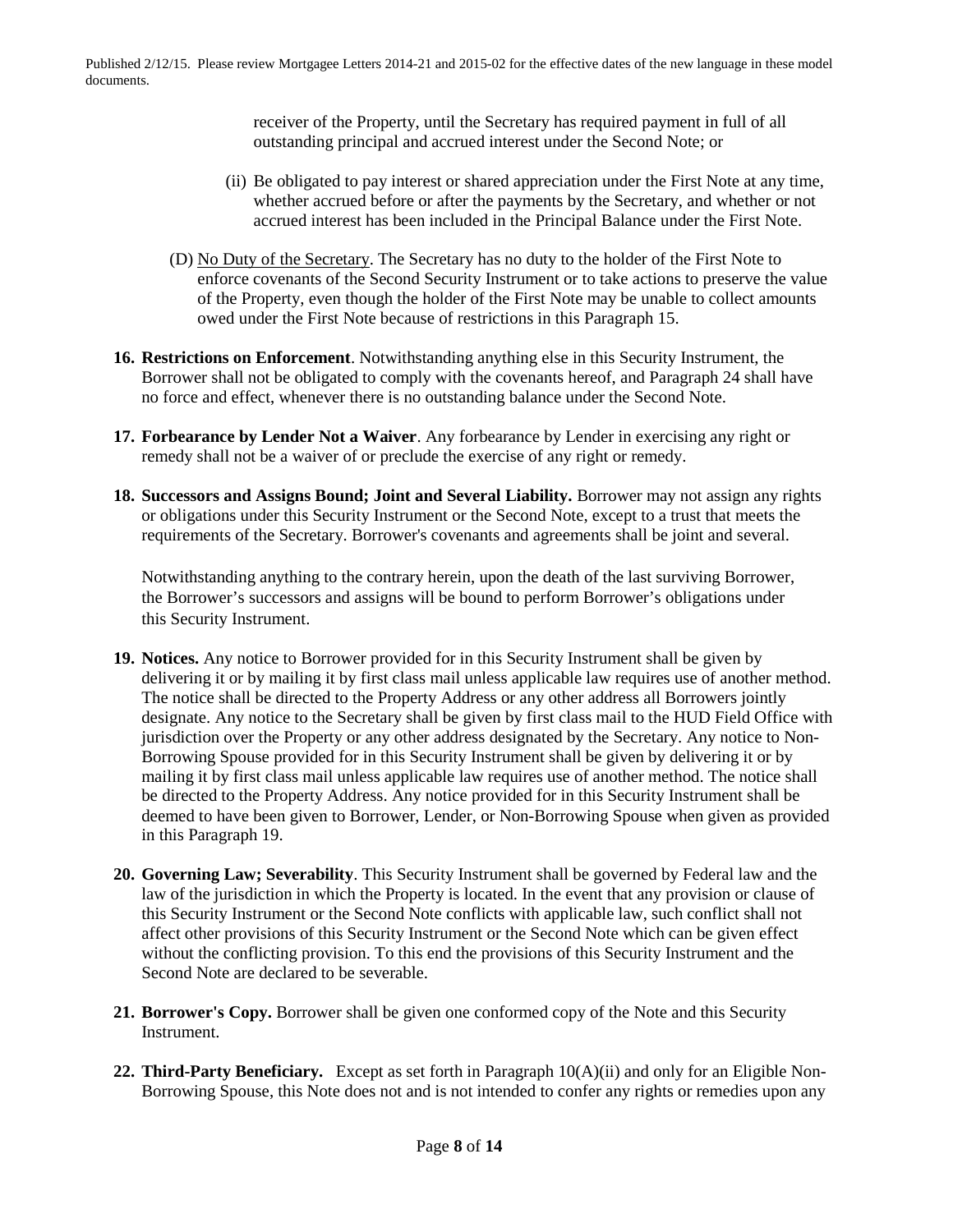person other than the parties. Borrower agrees that it is not a third-party beneficiary to the Contract of Insurance between HUD and the holder of the First Note.

**23. Capitalized Terms.** Capitalized terms not defined in this Security Instrument shall have the meanings ascribed to them in the Loan Agreement.

NON-UNIFORM COVENANTS. Borrower and Lender further covenant and agree as follows:

**24. Assignment of Rents.** [Use this language unless prohibited by state law.] Borrower unconditionally assigns and transfers to Lender all the rents and revenues of the Property. Borrower authorizes Lender or Lender's agents to collect the rents and revenues and hereby directs each tenant of the Property to pay the rents to Lender or Lender's agents. However, prior to Lender's notice to Borrower of Borrower's breach of any covenant or agreement in the Security Instrument, Borrower shall collect and receive all rents and revenues of the Property as trustee for the benefit of Lender and Borrower. This assignment of rents constitutes an absolute assignment and not an assignment for additional security only.

If Lender gives notice of breach to Borrower: (a) all rents received by Borrower shall be held by Borrower as trustee for benefit of Lender only, to be applied to the sums secured by this Security Instrument; (b) Lender shall be entitled to collect and receive all of the rents of the Property; and (c) each tenant of the Property shall pay all rents due and unpaid to Lender or Lender's agent on Lender's written demand to the tenant.

Borrower has not executed any prior assignment of the rents and has not and will not perform any act that would prevent Lender from exercising its rights under this Paragraph 24, except as provided in the First Security Instrument.

Lender shall not be required to enter upon, take control of or maintain the Property before or after giving notice of breach to Borrower. However, Lender or a judicially appointed receiver may do so at any time there is a breach. Any application of rents shall not cure or waive any default or invalidate any other right or remedy of Lender. This assignment of rents of the Property shall terminate when the debt secured by this Security Instrument is paid in full.

**25. Foreclosure Procedure**. [For illustration only. Needs state adaptation as provided in the instructions attached.] If Lender requires immediate payment in full under Paragraph 10, Lender may invoke the power of sale and any other remedies provided in this Paragraph 25, including, but not limited to, reasonable attorney's fees and costs of title evidence.

If Lender invokes the power of sale, Lender shall give notice of sale to Borrower in the manner provided in Paragraph 19. Lender shall publish and post the notice of sale, and the Property shall be sold in the manner prescribed by applicable law. Lender or its designee may purchase the Property at any sale. The proceeds of the sale shall be applied in the following order:

- (A) to all expenses of the sale, including, but not limited to, reasonable attorney's fees;
- (B) to all sums secured by this Security Instrument; and

(C) any excess to the person or persons legally entitled to it.

[Add any state-specific provisions in accordance with the instructions attached and HUD Handbook 4155.2, Chapter 4.]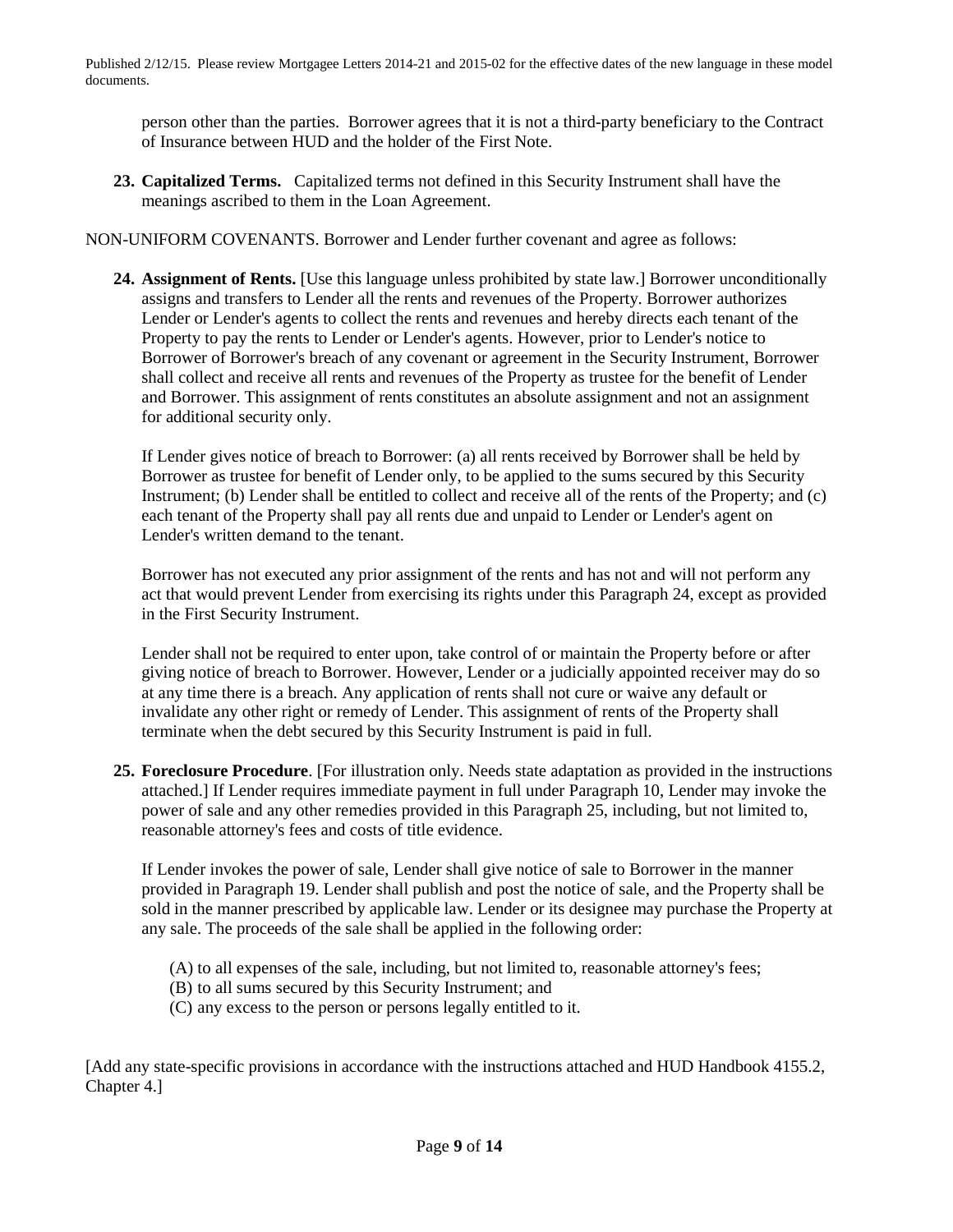[Number as final paragraph.] Riders to this Security Instrument. If one or more riders are executed by Borrower and recorded together with this Security Instrument, the covenants of each such rider shall be incorporated into and shall amend and supplement the covenants and agreements of this Security Instrument as if the rider(s) were a part of this Security Instrument. [Check applicable box(es).]

- [ ] Condominium Rider [ ]Planned Unit Development
- [ ] Shared Appreciation Rider [ ]Other [Specify]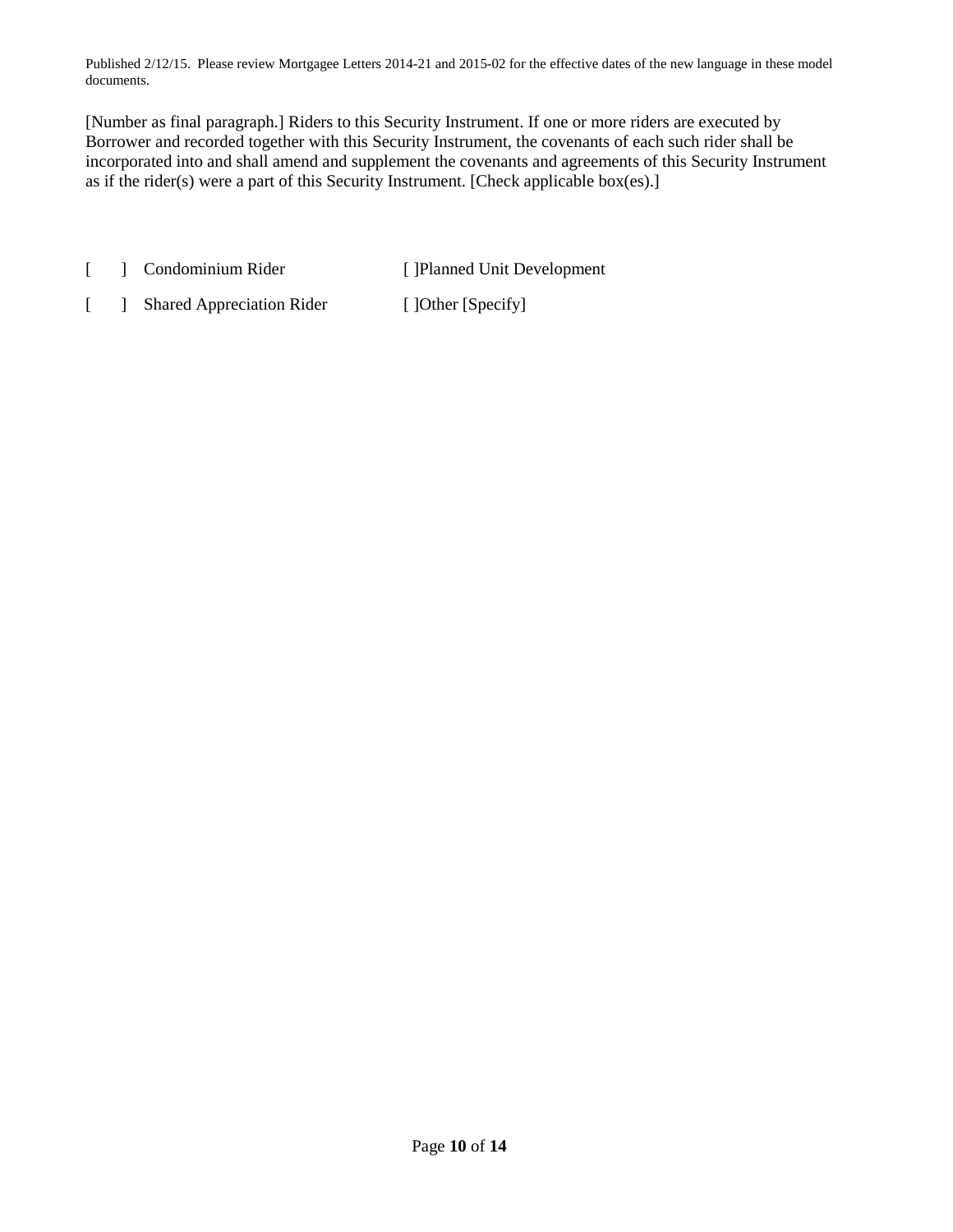BY SIGNING BELOW, Borrower accepts and agrees to the terms contained in this Security Instrument and in any rider(s) executed by Borrower and recorded with it.

Witnesses:

# (SEAL)

Borrower

(SEAL)

Borrower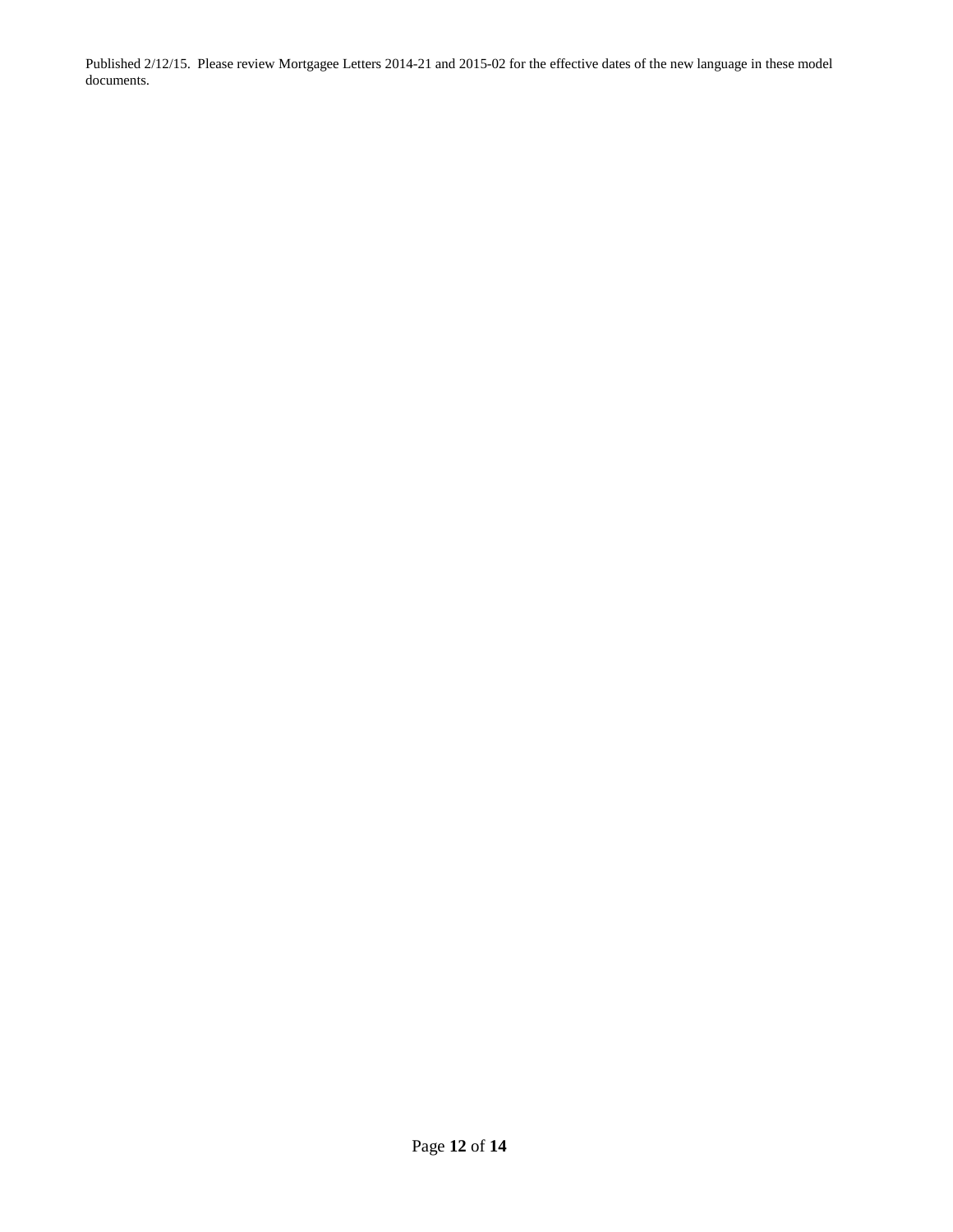Instructions for Model Adjustable Rate Second Mortgage Form (Home Equity Conversion)

HUD requires that a security instrument follow the form and content of the approved FNMA/FHLMC security instrument for the jurisdiction, except where HUD has determined that differences are needed to reflect HUD policy and practice. The following explains those differences. Additional instructions are found in Chapter 4, HUD Handbook 4155.2 and Chapter 6, HUD Handbook 4235.1.

## **1. Language Preceding Uniform Covenants**

Use FNMA/FHLMC language but:

- a. Add a box for the FHA Case No. as shown on the Model Form.
- b. For a Mortgage, delete the language beginning with "THIS MORTGAGE" or "THIS DEED OF TRUST" through "covenants and agreements under this Security Instrument and Note." Substitute the language shown on the Model Form. The phrase "up to a maximum principal amount of Dollars  $(U.S.$  \$ there is no legal requirement to state the maximum principal amount in a mortgage or deed of trust. If the phrase is used, the blank should be completed with an amount equal to or greater than 150% of the maximum claim amount.
- c. For a Deed of Trust, follow the instructions in "b" above, except that the first three sentences of the Model Form must be further revised to read as follows:

This DEED OF TRUST ("Security Instrument" or "Second Security Instrumnet") is made on\_\_\_\_\_\_\_\_\_\_, 20\_\_. The grantor [or trustor] is ("Borrower"). The trustee is \_\_\_\_\_\_\_\_\_ ("Trustee"). The beneficiary is the Secretary of Housing and Urban Development, whose address is 451 Seventh Street, S.W., Washington, D.C. 20410 ("Lender" or "Secretary").

- d. For Colorado deeds of trust, Georgia security deeds and Louisiana mortgages, the FNMA/FHLMC forms should be consulted for guidance regarding the initial language of the Security Instrument, including language describing a note for Louisiana.
- e. For Maine and New York in which FNMA and FHLMC use "plain English" forms, the format and language should be based on FNMA/FHLMC forms for other states provided that the language is in conformity with applicable law.

The Model Form uses the FNMA/FHLMC language for Michigan as an example. The form may include variations to the standard language that have been approved by FNMA and/or FHLMC.

# **2. Uniform Covenants**

The form should designate the paragraphs preceding Paragraph 25 on foreclosure procedures as "Uniform Covenants". The text of these paragraphs must be used as presented in the Model Form without any change. FNMA/FHLMC language may not be substituted. If change is needed to make requirements of state or local law or practice, written approval from HUD is needed before the change is made.

### **3. Non-Uniform Covenants**